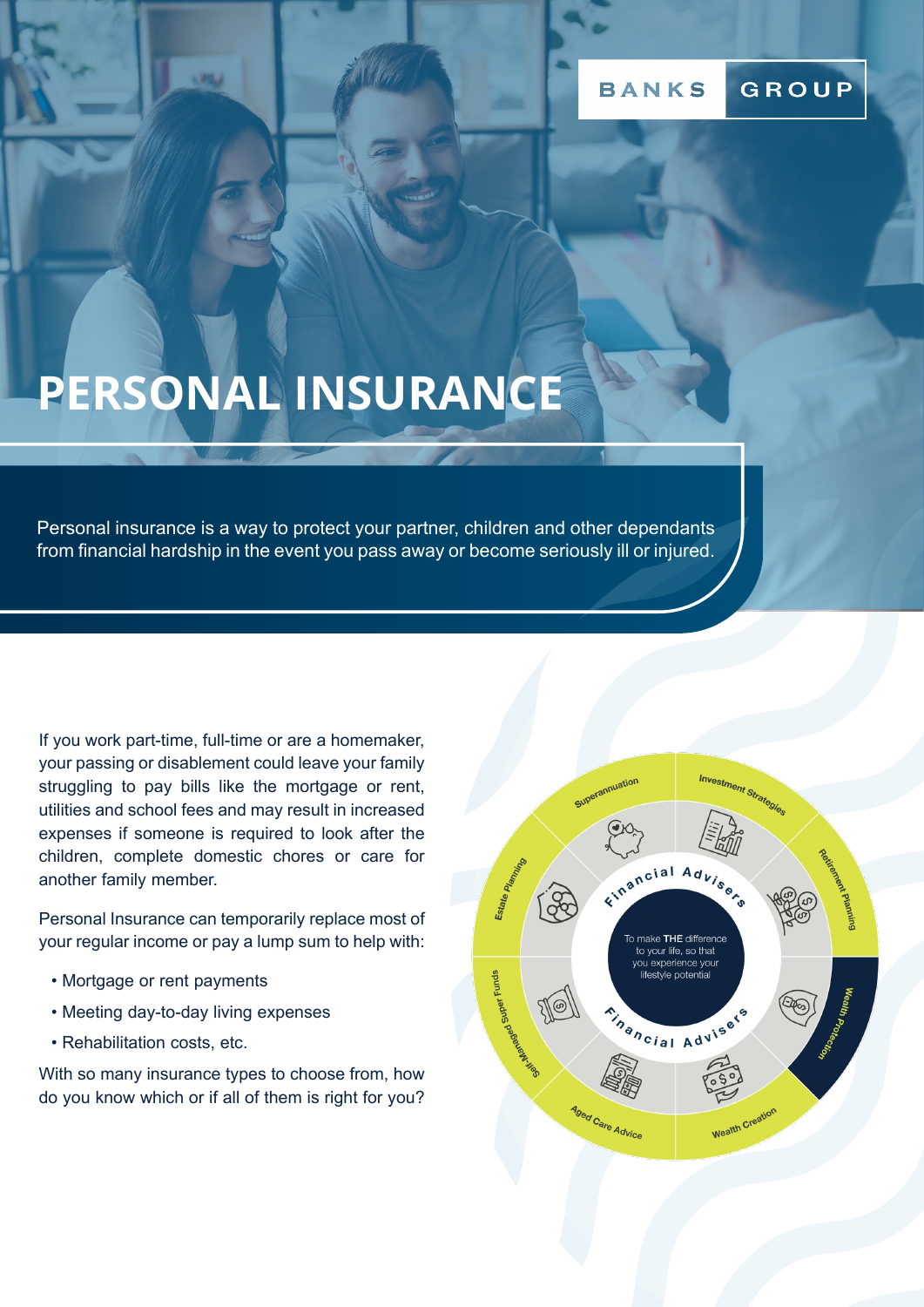## **Types of personal insurance**

There are four main types of personal insurance to consider.

Depending on your circumstances, total protection may require you to take out one or all four types of cover (see comparison table below).

The terms, conditions, limits and exclusions of the various types of insurance often differ between insurers.

#### **Life cover**

Life cover (also referred to as 'term life insurance' or 'death cover') pays you (or your nominated beneficiaries) a one-off lump sum of money if you pass away or are diagnosed with a terminal illness.

The funds can be used to pay off debts and provide your family with an ongoing income stream.

#### **Total and Permanent Disability (TPD) cover**

TPD cover pays you a lump sum should you become totally and permanently disabled and unable to work in either your 'own occupation' or 'any occupation' ever again.

For more information, read our TPD cover fact sheet.

#### **Trauma cover**

Trauma cover (also known as 'critical illness insurance' or 'recovery insurance') pays you a lump sum in the event that you have sustained a specified injury or are diagnosed with a specified illness (e.g. cancer, stroke or heart attack).

#### **Income protection**

Income protection (also called 'salary continuance cover') pays you a monthly benefit for a set period of time if you suffer a serious illness or injury and cannot work in your usual occupation.

|                          | <b>Death or terminal</b><br><b>illness</b> | <b>Total and permanent</b><br>disability | <b>Specified serious</b><br>illness or injury | <b>Serious illness or</b><br>injury that prevents<br>you from working |
|--------------------------|--------------------------------------------|------------------------------------------|-----------------------------------------------|-----------------------------------------------------------------------|
| <b>Life Cover</b>        |                                            | Z.                                       |                                               |                                                                       |
| <b>TPD Cover</b>         |                                            |                                          | e.<br>Nati                                    |                                                                       |
| <b>Trauma Cover</b>      | $\mathcal{L}_{\text{max}}$                 |                                          |                                               |                                                                       |
| <b>Income Protection</b> |                                            |                                          |                                               |                                                                       |

1. While income protection can help if you get seriously sick or injured, it only pays you up to 70% of your pre-tax monthlyincome for a limited time (e.g. two years); and may not cover death. It may cover the diagnosis of a terminal illness. That's why, depending on your circumstances, you may wish to consider complementing income protection with other types of coverthatcan pay you a one-off lump sum large enough to enable you to settle your debts (e.g. mortgage) and meet your long-term living expenses.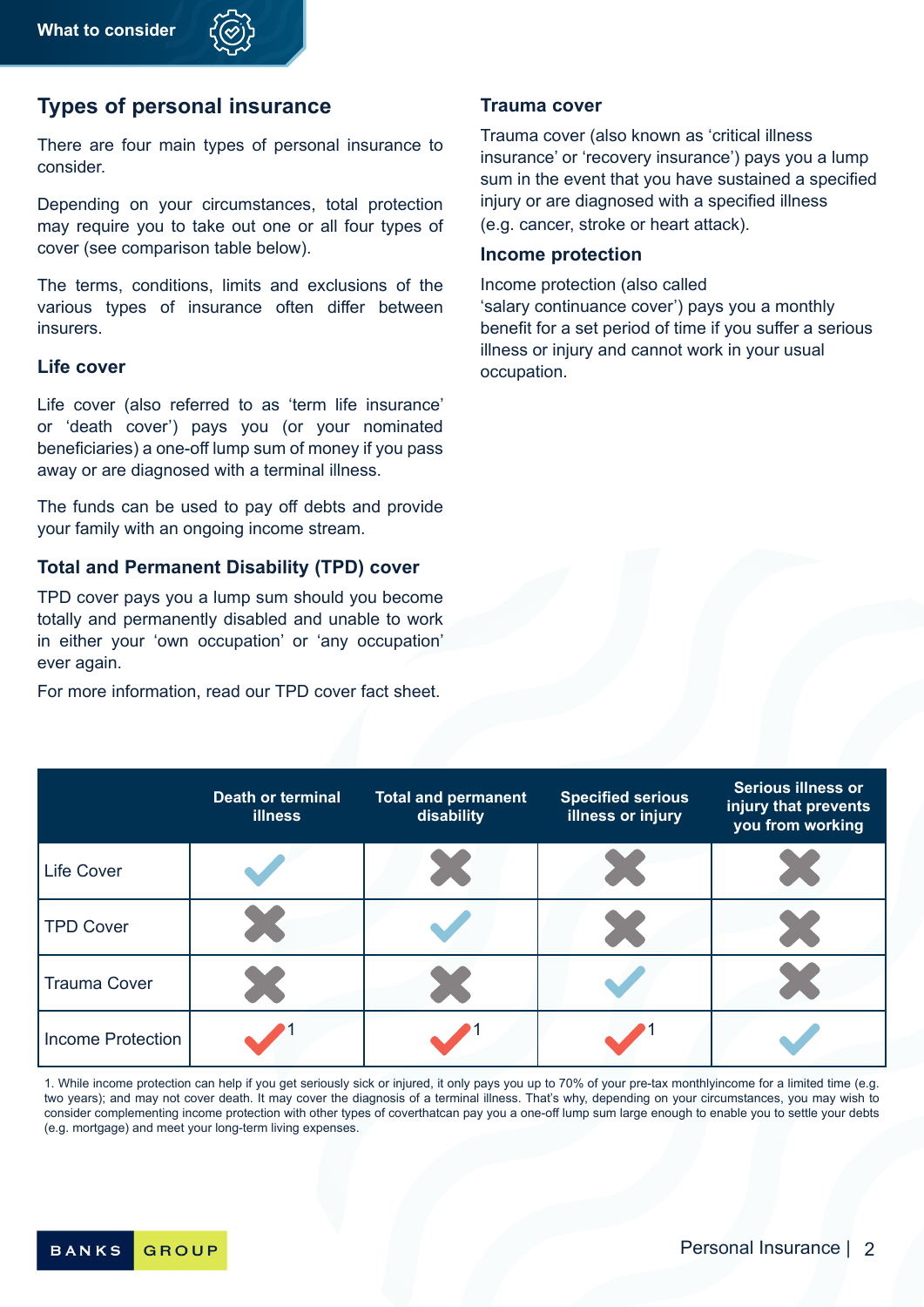### **How much personal insurance do I need?**

There's a methodology used to calculate how much cover you need. Using this process, a Modoras planner will ensure you take out the optimal level of cover (not too little and not too much).

When working out the amount, you and your adviser will need to consider things like your:

- **• debts** what you owe on your mortgage, credit card, car, personal loans, etc.
- **• assets** investment property, savings, superannuation, shares, etc.
- **• dependants' future expenses** the ongoing housing, food, utilities, transport, education, insurance, medical and other bills your loved ones would still need to pay for in your absence.
- **• current cover** the amount of personal insurance you have within existing policies that you intend to maintain (inside and outside super).

## **How can I pay my premiums?**

There are two types of personal insurance premium: stepped and level. You can choose one or the other  $or$  — if the insurer offers it — a combination of both (i.e. a hybrid premium).

Be aware that life insurers can reprice premium rates at your policy anniversary — they're not necessarily fixed or guaranteed.

Also, even if you choose a level premium, you may be required to start paying a stepped premium when you turn 65 or 70.

#### **Stepped premium**

Your premium is recalculated each year based on your age at your policy anniversary.

This means your premium increases every year as you get older (and the likelihood of you making a claim increases).

It can be the most cost-effective option if you need cover for only, say, 5 to 10 years.

The maximum age you can start a policy with stepped premiums is generally higher than it is for level premiums.

#### **Level premium**

Your premium is based on your age when your policy commences.

The premium is averaged out over several years: It does not increase as a result of your age at each policy anniversary. This makes budgeting easier.

While they're more expensive than stepped premiums in the early years, level premiums become cheaper in the later years, when you most need the cover.

The earlier you 'lock in' a level premium, the more you're likely to save, as the younger you are the lower your premium is.

It can be the most cost-effective option if you hold cover for decades to come.